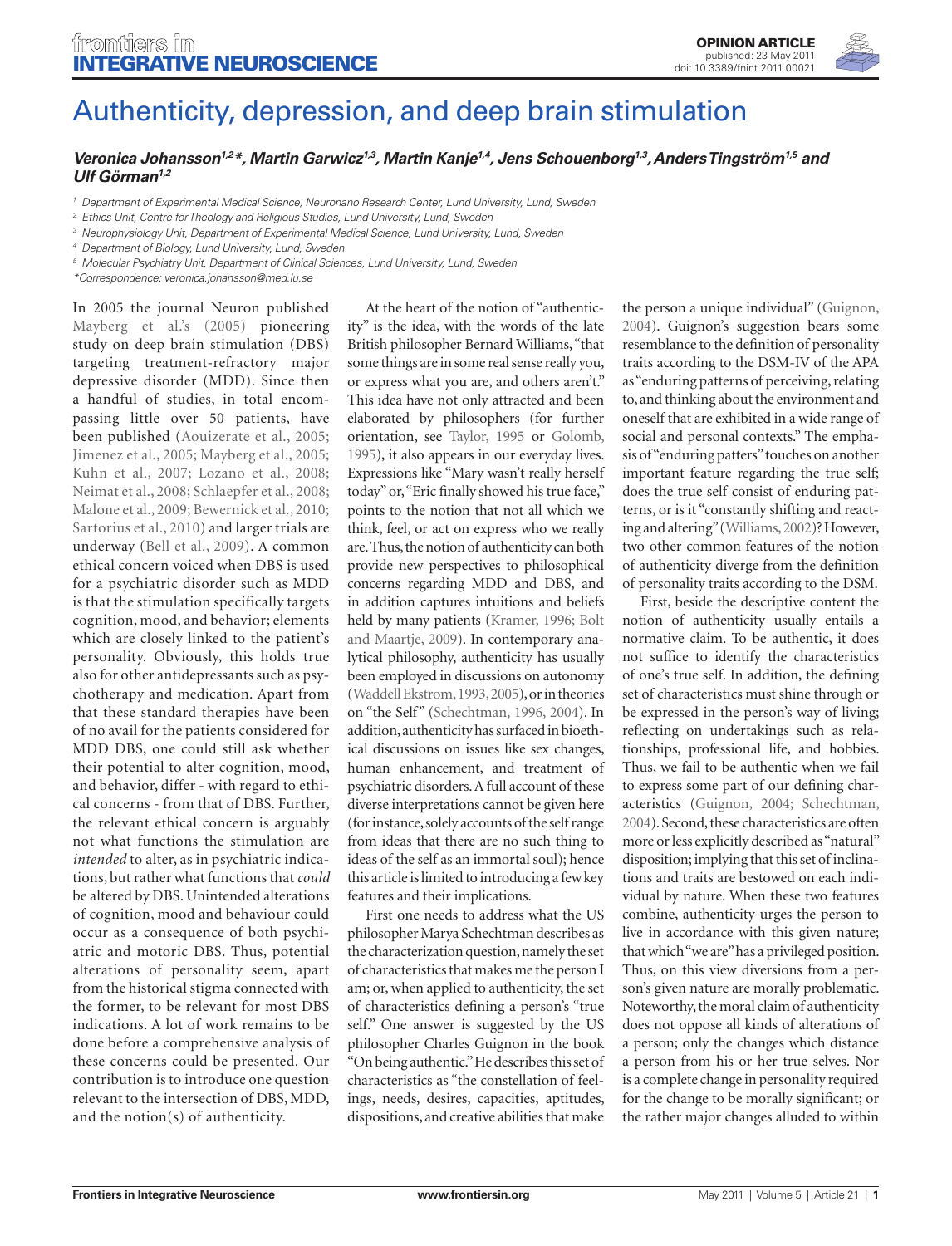psychiatry when talking about personality changes. For being morally significant, it suffices if any of the characteristics that make up your true self is altered.

Given the belief that it would be morally problematic to diverge from who we really are, how could different interpretations of this belief shape our views on MDD and DBS? We will start by introducing one main question, and then briefly sketch some other considerations. Sometimes it seems to be taken for granted that new technology, especially invasive electrodes altering brain function, threaten human values such as dignity, autonomy, quality of life, or a flourishing individual life (these specific examples of "threats" are found in Kuhn et al., 2009); instead of also examining to what extent these techniques could benefit or strengthen these values. Though, we will build an argument regarding authenticity which indicates that the latter may just as well be the case. The group of patients considered for DBS are those suffering from severe, often chronic forms of depression where all standard therapies have failed. Thus, this is our subject matter. So what could be said of these patients? In its severe forms, MDD causes physical symptoms, cognitive impairment, and a diminished emotional reactivity and motivation (Malhi and Bartlett, 2000; SBU, 2004). Thus, the depression greatly impairs the afflicted person's quality of life (Sobocki et al., 2007); it influences personal relationships, work ability, the ability to pursue one's interests etc. (Malhi and Bartlett, 2000; SBU, 2004). Further, beside the well known risk of suicide – one in six of the patients severely affected by MDD take their own life (Malhi and Bartlett, 2000) – there are indications that MDD can cause permanent structural changes in various brain regions, for example hippocampus, amygdala, and prefrontal cortex, as well as an increased likelihood to develop coronary artery disease and type 2 diabetes (WHO, 2001; Kramer, 2005; Krishnan and Nestler, 2008). Nor could these patients, despite common romanticized view of MDD, be considered to benefit from their depressions by increased creativity, thoughtfulness, or by being more insightful (Elliott, 1999, 2003). There might be less severe forms of MDD were such claims could hold some validity, but for this fraction of patients the opposite applies (Kramer, 2005; Ghaemi, 2007).

As previously noted, according to the normative thesis of authenticity we are less authentic if we fail to express some part of our defining characteristics. Conversely, to be fully authentic we must express our true selves in our daily lives, such as relationships, professional life, and hobbies. Considering the impact of MDD described above, it seems obvious that the depression prevents the patients from being and living authentic; i.e., the alterations caused by the depression distance (albeit to what degree varies from case to case) a person from his or her true selves and are thus morally problematic. Accordingly, a successful outcome of DBS could be viewed as a form of liberation since a hindrance for the patient to be and live authentic is eliminated when the depression is vanquished or significantly reduced. Some examples could be an improved health or quality of life, or the ability to return to work, as many of Mayberg's patients managed to do (Egan, 2006); or establishing a relationship. If so, then the DBS treatment would be in accordance with, even promoting, the moral imperative of authenticity. The closer we get to an ideal DBS treatment; with set criteria for patient selection; optimal brain targets identified; and a new generation of electrodes which are more tissue friendly, minute, with precise and directed stimulation fields, and preferably designed to match the intended brain target, the likelihood of this outcome increases (something which in turn may open up for usage in less severe forms of MDD).

Much work lay ahead in identifying and examine other issues where authenticity could provide insights to the ethical implications of DBS for MDD. One fundamental question is whether the depression is a part of, or perceived to be a part of, the patient's personality or not? If the former is the case it would, restricted to an authenticity perspective only, follow that treating the depression is morally problematic – if the alteration distance a person from his or her true self. More importantly, the patient's view on this issue might influence whether he or she will consider DBS, hence empirical studies of this, and similar, questions is warranted. Another issue addresses authenticity, personality changes, and desired treatment outcomes. In a recent article on DBS (Müller and Christen, 2011), it was suggested that the aim of an ethically acceptable treatment, at least *prima facie*, should be to restore the personality to its premorbid state. Though this suggestion might have an intuitive appeal, and could be defended given a static view of the self, it does seem problematic at a closer look. Most of the patients with MDD considered for DBS have lived with the disorder for years or even decades. Considering the severe impact of the disorder; the depression, as well as the treatment, is not likely to leave the patients unchanged. For instance, at the "brains in dialog on DBS" workshop in Warsaw a participating Parkinson patient gave a telling account of such changes. She described that she after the DBS operation experienced "a third version of me," in comparison to the version of her prior to Parkinson's Disease and the version affected by the disease but prior to the effective symptom relief provided by DBS. Another angle to this question is provided by an observation made by American psychiatrist Peter Kramer in his book "Listening to Prozac." Some of his (previously) depressed patients claimed that, at long last, taking Prozac made them experience their true selves for the first time, even though they, until then, had had another disposition (Kramer, 1996). These accounts point to the problems in assuming that there is such a thing as a premorbid, implicitly authentic, personality to be restored, or, in determining which "version" of the self that is authentic. However, if this is the case does it then make sense to talk about authenticity at all?

We suggest that it does. The concept of authenticity as such provides a means to entangle both philosophical and generally held intuitions regarding normative claims connected to personality changes. A superficial understanding of the concept and its normative implications; for instance, that alterations of cognition, mood, and behavior due to the disorder would be more authentic than comparable alterations caused by the treatment; or that the moral demand of authenticity require that the patient is restored to a premorbid state which obviously is gone forever, could lead us astray. Likewise, the concept is not bound to a dated belief of an authentic self which is given by nature and unchanged by time. Instead, we suggest that the concept of authenticity could be used to capture and analyze the intuition that some alterations of cognition, mood and behavior are ethically objectionable, whereas others are